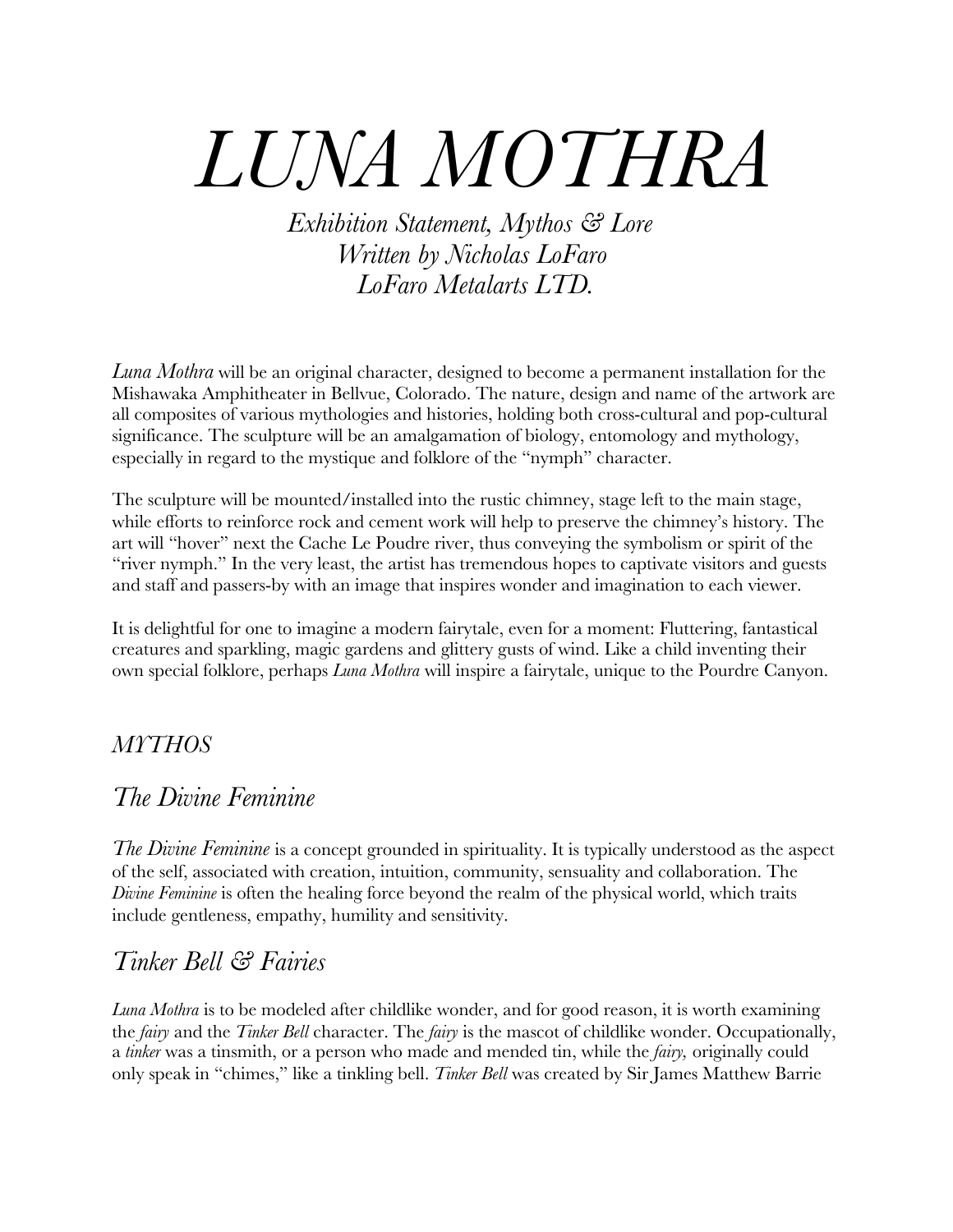for his 1904 play "Peter Pan." In a place called *Neverland,* a world of eternal youth, it is perhaps no wonder that the *Fairy* became *the* poster child.

The *Fairy,* as a supernatural entity most familiar to modern times, is the *Sprite* or *Pixie* of English folklore, an ethereal form solidified in the Victorian era. *Fairies* became builders of nature, and were likened to butterflies in the sense that they possessed the essential link between the energy of the sun and the plants of Earth. In the New Age, the fairy is also referred-to as a *Deva,* a spiritual force behind nature. For many theosophists, *devas* are numerous, and eternally busy, performing various functions on our planet to benefit the ecology and create a more harmonious natural world.

#### *Mothra*

*Mothra* is a fictional kaiju, (giant monster), of Japanese pop-culture-film fame. She is best known as a sidekick to the world's most famous Japanese film export, *Godzilla.* She is often fighting beside him and even against him in some occasions. Typically portrayed as a sentient, giant, colorful moth, she has a one alias that clarifies her position in the hierarchy of beasts: the "Queen of the Monsters." Created in 1961 by Shinichiro Nakamura, *Mothra* has always been a heroic character, variously portrayed as a protector of the Earth, Japan and her own island culture. In almost every film appearance she worshipped like a deity, and despite her physical form as "one of the monsters," her character is regarded more like a spirit than a horrific beast. She is sometimes a twin, but is always accompanied by twin fairies known as the Shobjin. The Shobjin help *Mothra* to communicate with human civilization via telekinesis with the giant insect.

The dichotomy between the *Godzilla/Mothra* characters is worth magnifying: *Godzilla* is an irradiated monster created by the atomic bomb and awakened by human warfare. His original appearance portrayed his skin in keloid scars, (radiation burns), his eyelids were seared, his silhouette resembled a blooming mushroom cloud, and he even breathed radioactive breath. *Godzilla* is ultimately a metaphor of the horrors of war, and more specifically the bombings of Hiroshima and Nagasaki.

*Mothra* is not an irradiated monster, nor is she created from an atomic bomb, yet she *is*  awakened by violence. *Godzilla's* color was black charcoal, war-incarnate. *Mothra* appears in the sky with technicolor wonder, reds and yellows bright, even bioluminescent on some occasions. Unlike her comrade *Godzilla*, whom originally bestowed upon humanity a "taste of their own medicine" via becoming a living extinction event, *Mothra* intends on saving the Earth, and in turn, saving humanity. *Mothra* often guides and even saves the life of *Godzilla* on many occasions, making her sympathetic to see *Godzilla* as a product of human horror rather than a horror himself.

To further her sacredness, *Mothra* routinely fulfills a reoccurring destiny: in the face of destruction and adversity, she self-sacrifices herself. This self*-*sacrifice in the narrative of *Mothra* is usually to spare the Earth or its people from a similar fate, death or destruction. When approaching death, she often hatches offspring, or lays eggs, in a series of eternal rebirth. This *rebirth* is an allusion to the Samara doctrine of numerous Indian religions. Samsara means "wandering world" and as a term, connotes "cyclical change." *Mothra's* life begins as death occurs in the world: her egg